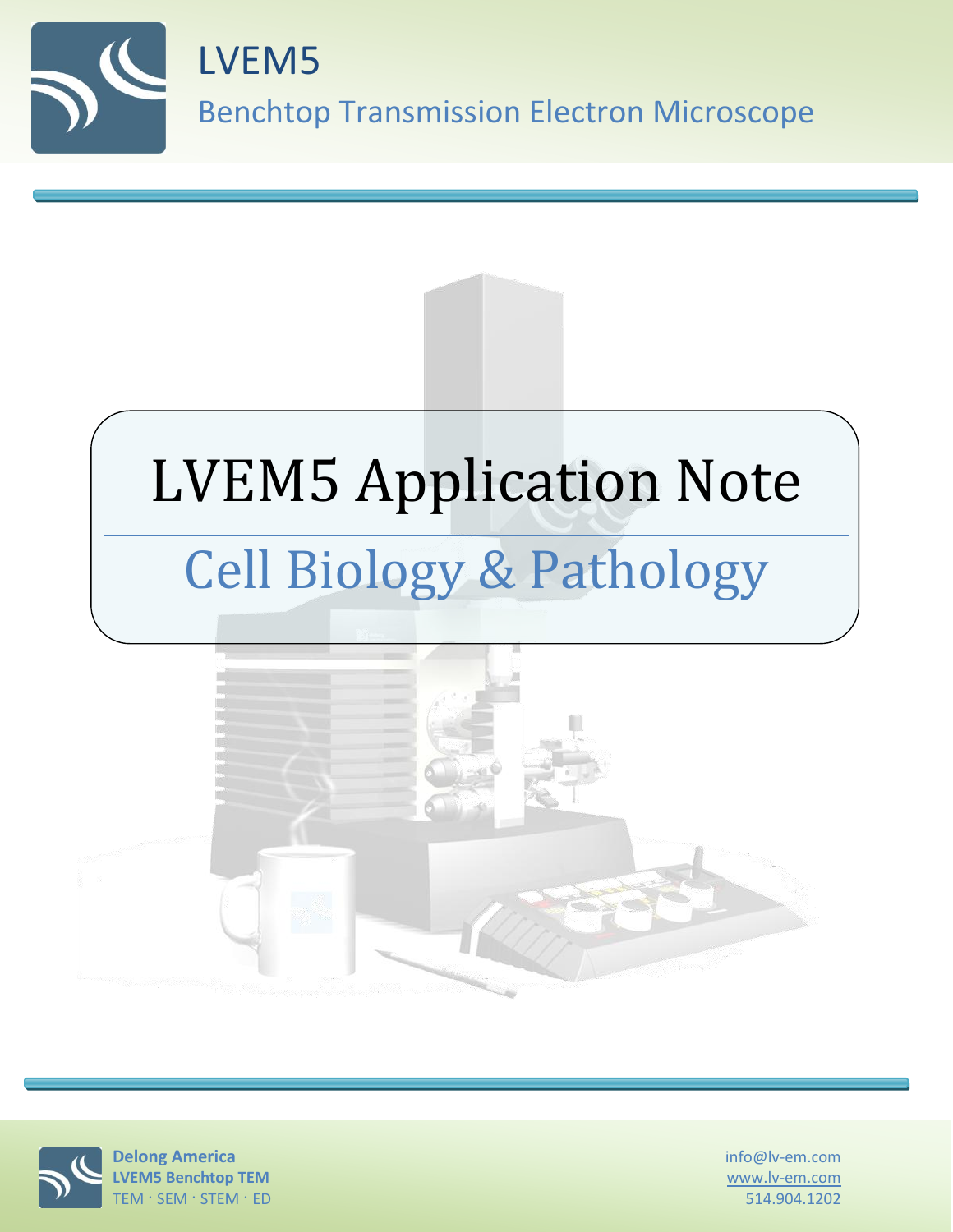#### **Introduction**

If the LVEM5 in cell biology and pathology can be particularly useful both in routine microscopy and in research. routine microscopy and in research.

For routine examination of pathological specimens, the instrument generates images that are identical to those generated by a conventional 80KV transmission electron microscope. The LVEM has the advantage of avoiding post-sectioning staining with heavy metals such as uranyl acetate and lead citrate. Even without counterstaining, the tissue reveals the usual cellular structures as a standard 80KV transmission microscope due to the high contrast generated by the low voltage. Compared to standard electron microscopes, the LVEM5 has the advantage of being of very small size and the time for the examination of a sample is reduced to a minimum.

In cell biology and active morphological research of cellular and subcellular structures, this instrument opens an entirely new field. The low voltage and the high contrast that it generates allow for simplified fixation protocols. Fixation with osmium tetroxide is not required anymore to generate nice contrasted images of cell membranes and cell components. Furthermore, due to the fact that the electrons are not highly accelerated, penetration, scattering and transmission of electrons through the section are much more efficient and generate differences in contrasts within cell structures that, up to now, were considered quite homogeneous. Hence, substructures and heterogeneities unknown up to now can be revealed within cellular compartment that were considered homogeneous.

The LVEM5 carries a great potential for advancing our comprehension of cellular structures and of their composition and organization. "

### - Dr. Moïse Bendayan

Professor of Pathology & Cell Biology

**Département de Pathologie et Biologie Cellulaire Université de Montréal** moise.bendayan@umontreal.ca

#### **Moïse Bendayan, PhD**



Dr. Bendayan's research activities are focused on the cell biology of protein secretion, blood capillary permeability and transendothelial transport of plasma proteins, development of diabetic microangiopathy and glomerulosclerosis, islet-ductacinar pancreatic axis, enteropancreatic axis and gastroenteric axis in normal and diabetic conditions.

Molecular morphology is the main approach used in these research activities, as he developed established and improved innovative techniques in high resolution electron microscopy. He has published over 260 scientific original peerreviewed articles, as senior author of publications in outstanding journals such as Science, J. Cell Biol., J. Biol. Chem., J. Cell Science, Am. J. Physiol and J. Histochem Cytochem.

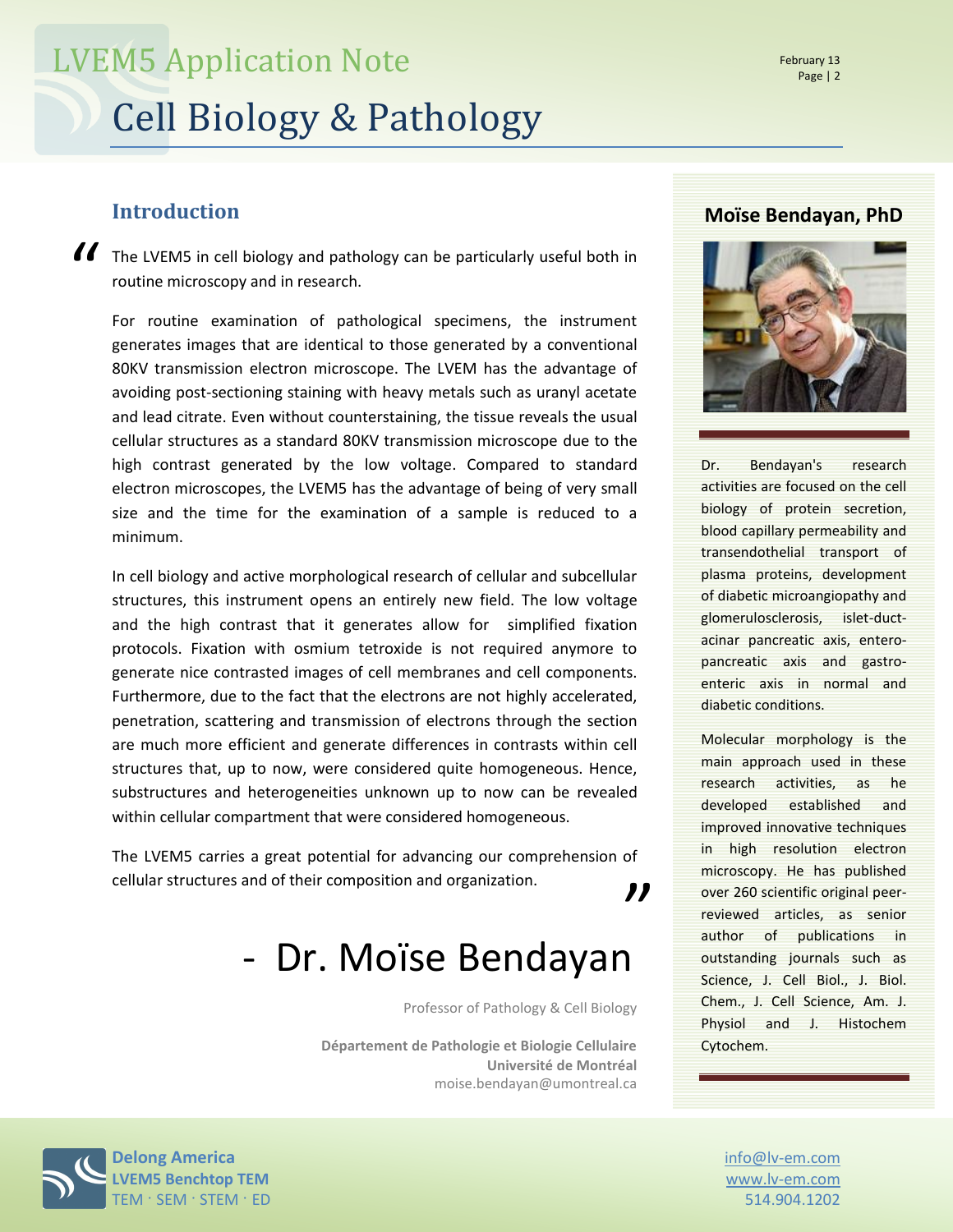#### **How the LVEM5 helps**

#### **Versatile**

The LVEM5 is the ideal addition to any Cell Biology or Pathology laboratory. Its multimodal imaging capabilities makes it a comprehensive imaging tool. The LVEM5 is truly a 3-in-1 electron microscope. Not only is it a Transmission Electron Microscope (TEM), but it can be configured with up to two different scanning modes for use as a Scanning Election Microscope (SEM) and a Scanning Transmission Electron Microscope (STEM). With the LVEM5 you can switch between imaging modes without moving your sample. This way you can capture both surface and transmission images from the same area of interest. With only one tool you can significantly improve the understanding of your nanoparticles.

#### **Miniature Form Factor**

The LVEM5 is the only multi-modal electron microscope available in a benchtop configuration. No longer will you need to send batches of samples to a core-imaging facility, wasting time and resources. The LVEM5's miniature size means that it can be installed in your workspace, right where you need it. The LVEM5 does not require a dedicated facility for installation. No special power or cooling requirements are needed and vibration isolation is generally not a concern.

#### **Resolution & Contrast**

Don't let the small size of the LVEM5 mislead you. It may be miniature in size but it's a giant advantage in the lab. The LVEM5 is capable of resolving objects as small as 2 nanometers in transmission and scanning modes. Additionally, the LVEM5 is capable of producing higher contrast images than a conventional transmission electron microscope without the need for stain. In no way are you sacrificing imaging quality or obtainable resolution with a benchtop configuration. The LVEM5 easily produces high quality images suitable for presentations or publications.

#### **Accessible**

The LVEM5 is so remarkably simple that anyone can use it. No longer will you need highly trained technicians to take electron micrographs. The controls are intuitively configured on an ergonomically designed remote control panel that can be positioned as required. Feedback is provided directly on the control panel as well as through the LVME5's comprehensive software. Every installation of a LVEM5 includes personalized on-site training. By the end of training, users are capturing meaningful images. If support or assistance is ever needed, the LVEM5 technical staff is readily available by phone or email.



www.lv-em.com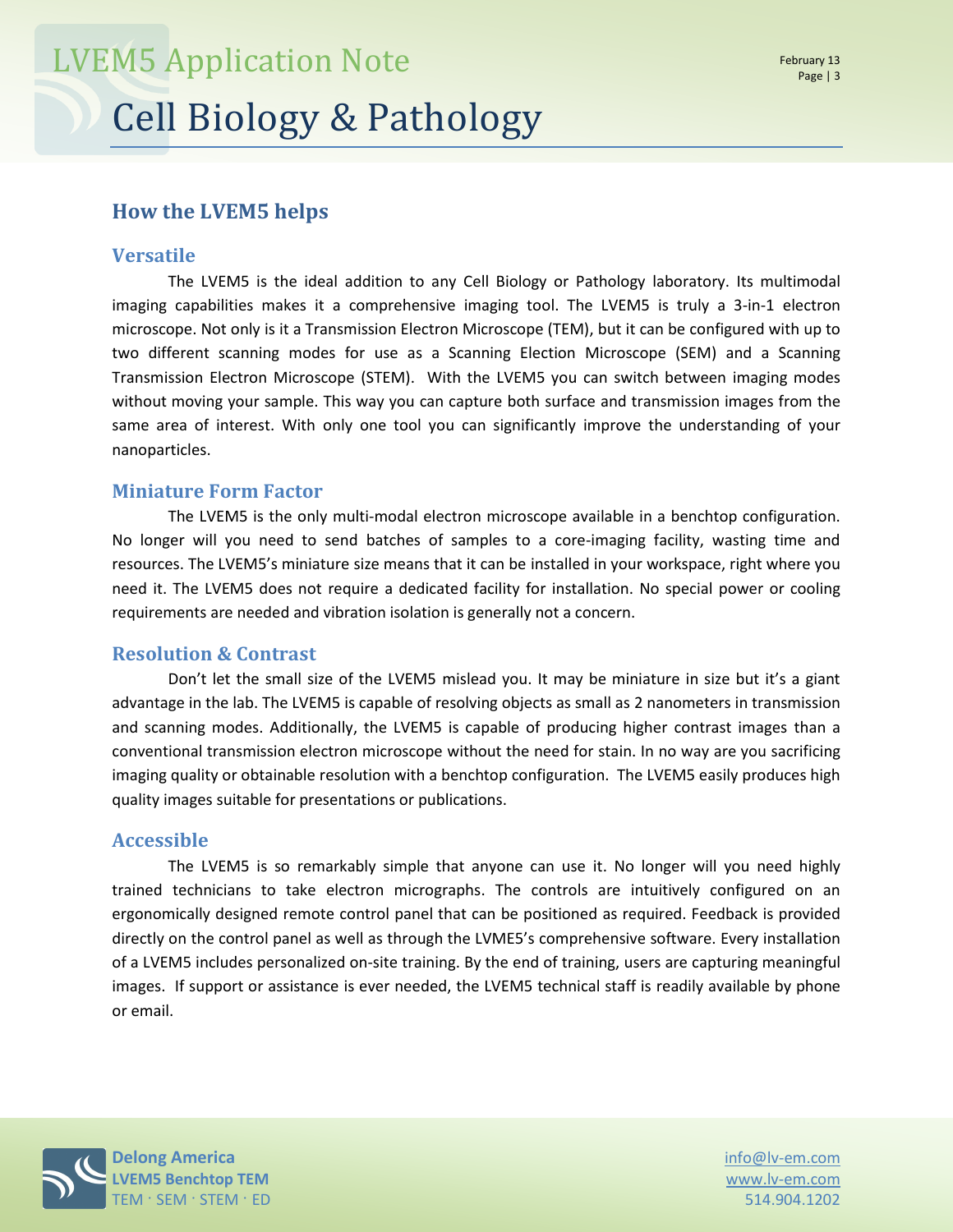## Cell Biology & Pathology LVEM5 Application Note

#### **What this all means for you**

The LVEM5 can be used both conventionally, employing standard TEM protocols and also "nonconventionally", modifying sample prep routines to exclude staining (either on the pre-embedding or post-embedding stages, or completely). Adequate contrast on features of interest is achieved on unstained sections which makes it a unique tool for a number of special purpose investigations, where staining is prohibitive.

#### **Selected Images**



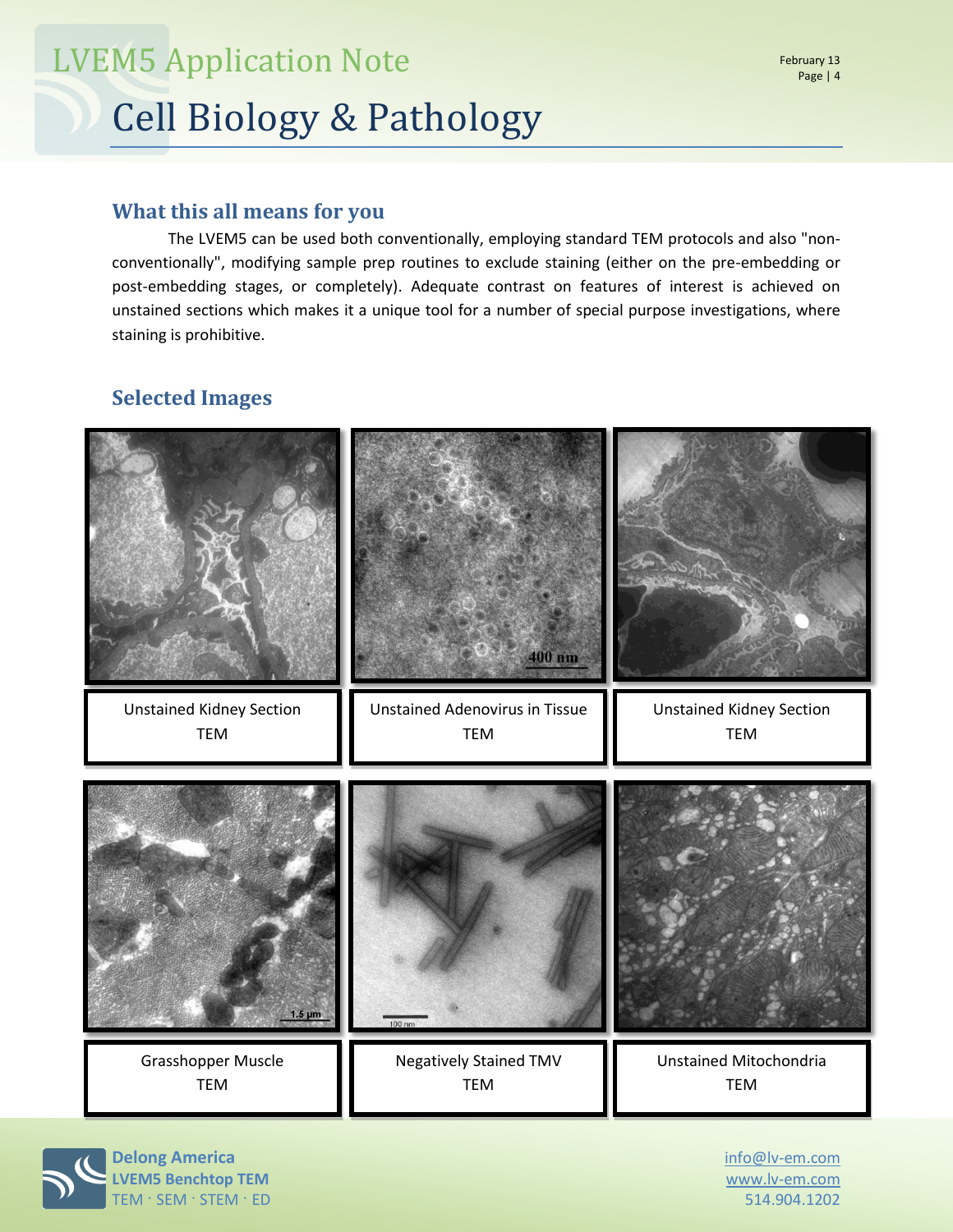# LVEM5 Application Note

Cell Biology & Pathology

#### **Specifications**

| <b>Operation</b>                                       |                               | <b>Imaging Modes</b>                            |                               | <b>Weights and Dimensions</b>    |                  |
|--------------------------------------------------------|-------------------------------|-------------------------------------------------|-------------------------------|----------------------------------|------------------|
| 5 Kv<br>Nominal accelerating voltage                   |                               | <b>TEM</b>                                      |                               | <b>Electron and light optics</b> |                  |
| Specimen Size                                          | Standard $\phi$ 3.05 mm grids | Resolving power                                 |                               | Weight                           | $25$ kg          |
| Time for sample exchange                               | Approx 3 min.                 | TEM BOOST                                       | $1.2 \text{ nm}$              | <b>Dimensions</b>                | 29 x 45 x 43 cm  |
|                                                        |                               | <b>Basic System</b>                             | 2.0 <sub>nm</sub>             | (w/o camera)                     |                  |
| <b>Electron Optics</b>                                 |                               | <b>Total magnification</b>                      |                               |                                  |                  |
| <b>Condenser lens</b><br><b>Permanent magnet</b>       |                               | TEM BOOST                                       | $1,400 - 700,0000x$           | Airlock pumping system           |                  |
| Focal length*                                          | 4.30 nm                       | <b>Basic System</b>                             | $5,000 - 202,0000x$           | Weight                           | 15 <sub>kg</sub> |
| The smallest illuminated area                          | 100 nm                        | ED                                              |                               | <b>Dimensions</b>                | 30 x 30 x 34 cm  |
| Condenser aperture                                     | $\Phi$ 50, 30 $\mu$ m         | Minimum probe size                              | 100 nm                        |                                  |                  |
| *calculated for 5 Kv                                   |                               | <b>Diffraction lens</b>                         | <b>Magnification 3.5</b>      | <b>Control Electronics</b>       |                  |
|                                                        |                               |                                                 |                               | Weight                           | 19 kg            |
| <b>Objective lens</b>                                  | <b>Permanent magnet</b>       | <b>STEM</b>                                     |                               | <b>Dimensions</b>                | 47 x 27 x 27 cm  |
| Focal length*                                          | 1.26 mm                       | Resolving power                                 | 2.0 <sub>nm</sub>             |                                  |                  |
| C <sub>s</sub> (spherical aberration coefficient)      | $0.64$ mm                     | Minimum magnification                           | $(25 \times 25 \mu m) 6,000x$ |                                  |                  |
| $C_c$ (chromatic aberration                            | $0.89$ mm                     |                                                 |                               |                                  |                  |
| coefficient)                                           |                               | SEM (BSE detector)                              |                               |                                  |                  |
| $\delta$ <sub>theor</sub> (theoretical resolution)     | $1.12$ nm                     | Resolving power                                 | 3 nm                          |                                  |                  |
| $\alpha$ <sub>theor</sub> (theoretical aperture angle) | $10^{-2}$ rad                 | Minimum magnification                           | (200 x 200 µm) 640x           |                                  |                  |
| Objective aperture                                     | Φ 50, 30 μm                   |                                                 |                               |                                  |                  |
| *calculated for 5 Kv                                   |                               | Vacuum                                          |                               |                                  |                  |
|                                                        |                               | <b>Airlock System</b>                           |                               |                                  |                  |
| <b>Projection Lens</b>                                 | electrostatic                 | Diaphragm and                                   |                               |                                  |                  |
|                                                        |                               | turbomolecular pump                             | $10^{-5}$ mbar                |                                  |                  |
|                                                        |                               |                                                 |                               |                                  |                  |
| <b>Electron Gun</b>                                    | SE Cathode ZrO/W[100]         | Object space                                    |                               |                                  |                  |
|                                                        |                               |                                                 |                               |                                  |                  |
|                                                        |                               |                                                 |                               |                                  |                  |
| Current density                                        | $0.2$ mA sr $^{-1}$           | lon getter pump $(10 \text{ kg}^{-1})$          | $10^{-8}$ mbar                |                                  |                  |
| Lifetime                                               | > 2,000 hours                 |                                                 |                               |                                  |                  |
|                                                        |                               | <b>Electron Gun</b>                             | $10^{9}$ mbar                 |                                  |                  |
|                                                        |                               | Ion getter pump (7 $1 sec-1$ )                  |                               |                                  |                  |
| <b>Light Optics</b>                                    |                               | Consumption                                     |                               |                                  |                  |
| Objective Olympus M 40x                                | NA 0.90                       | Control electronics in standby                  |                               |                                  |                  |
| Objective Olympus M 4x                                 | NA 0.13                       |                                                 | <b>20 VA</b>                  |                                  |                  |
| Binocular M 10x                                        |                               | (ion getter pumps only)<br>Control electronics  | 160 VA                        |                                  |                  |
| Olympus U-TR30-2 widefield trinocular observation tube |                               | Including airlock pumping                       |                               |                                  |                  |
|                                                        |                               | system                                          | 300 VA                        |                                  |                  |
| <b>TEM image capture</b>                               |                               | Camera                                          | <b>24 VA</b>                  |                                  |                  |
| Camera                                                 | Retiga 400R CCD               | PC and monitor                                  | 450 VA                        |                                  |                  |
| Pixel size                                             | 2048 x 2048 pixels            | No cooling water for the microscope is required |                               |                                  |                  |
| Digitalization                                         | 12 bits                       |                                                 |                               |                                  |                  |
| Pixel size                                             | $7.4 \times 7.4 \mu m$        |                                                 |                               |                                  |                  |
| Cooling                                                | Peltier cooling               |                                                 |                               |                                  |                  |
|                                                        |                               |                                                 |                               |                                  |                  |
| Scan image capture                                     |                               |                                                 |                               |                                  |                  |
| monitor                                                | 512 x 512 pixels              |                                                 |                               |                                  |                  |
| Saving image                                           | Up to 2048 x 2048 pixels      |                                                 |                               |                                  |                  |
| digitalization                                         | 8 bits                        |                                                 |                               |                                  |                  |